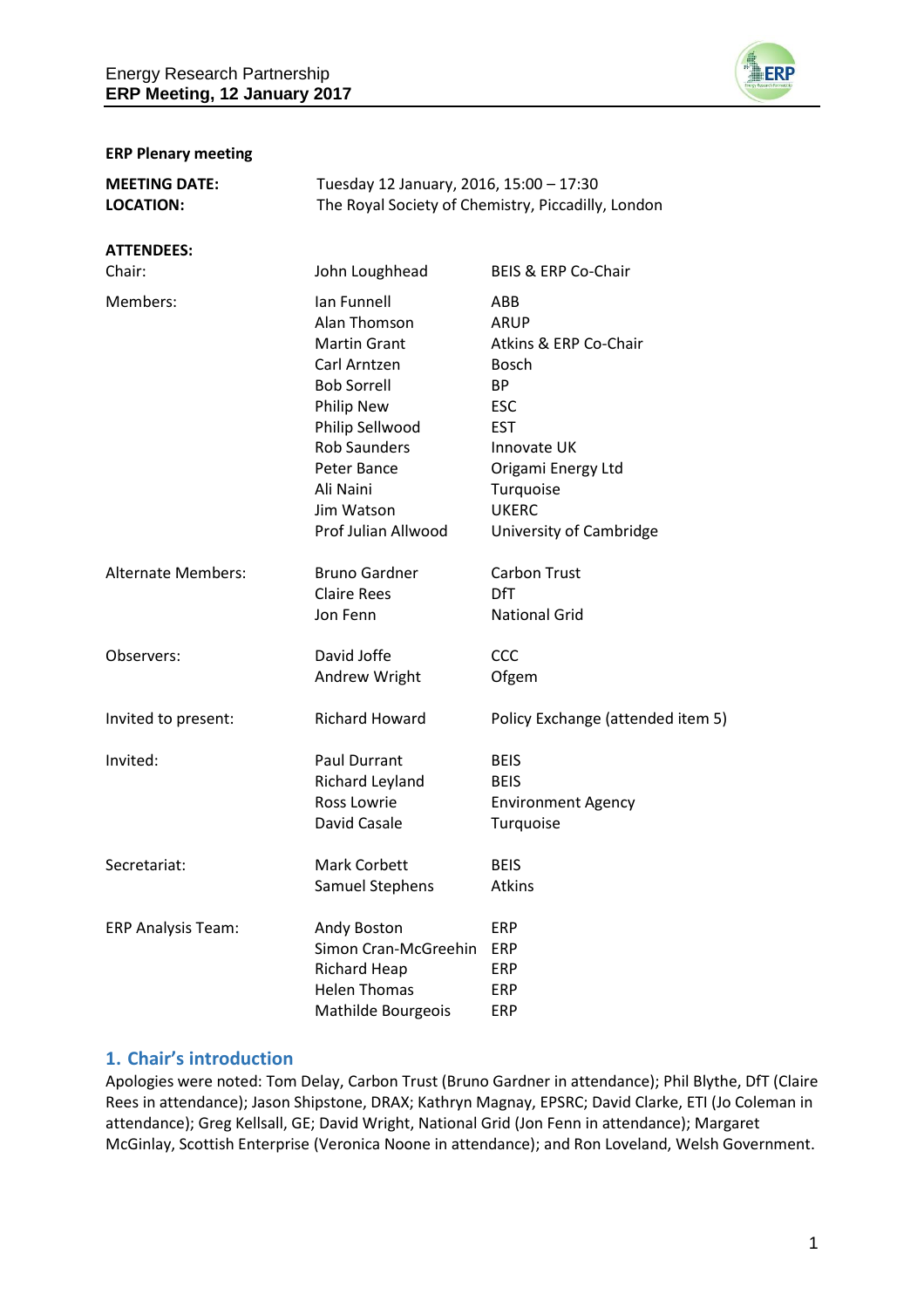

The following were welcomed: invited guest presenter Richard Howard from Policy Exchange who joined for the session on Low-carbon Heat; Paul Durrant and Richard Leyland from BEIS; Ross Lowrie from the Environmental Agency who was attending as an observer; and (in absentia) Jason Shipstone who has replaced David Ball as main member representative for Drax.

The chair congratulated former ERP co-chair Keith Maclean on the award of an OBE.

The minutes of the October 2016 meeting were approved with no amendments from members.

The key objectives of the plenary meeting were outlined as follows:

- i. Update on developments within Government and on the work of the Energy Innovation Board
- ii. Presentation of proposed new operating model for ERP
- iii. Discussion of future shape of ERP and work programme
- iv. Presentations on low-carbon heat by guest speaker Richard Howard from Policy Exchange, and on ERP's Low-carbon Heat project

## **2. Standing Item – BEIS Update**

John Loughhead provided an update on Government activity about energy:

- BEIS has settled its top-level organisational structure and priorities, including developing the Industrial Strategy and the Emissions Reduction Plan (ERPlan). John Loughhead has been appointed as Chief Scientific Advisor, and Tim Dafforn as Chief Entrepreneurial Advisor.
- The draft of the industrial strategy will be published for consultation in the next few weeks. ERP members are welcome to propose secondments to BEIS by colleagues (of similar level to civil service HEO/SEO or 2-3yr university post-doc) who have driven innovation in industry.
- The Autumn Statement included an additional £2bn/yr for research and innovation by the end of this Parliament, as part of the Industrial Strategy.
- The Energy Innovation Board (EIB) has been formally announced, and has met four times. ERP co-chair Martin Grant has joined the EIB as independent member. The EIB is engaging in studies about the emerging Emission Reduction Plan.
- Mission Innovation has launched work areas. The UK is heavily active in all topics, and is coleading on the topic of heating and cooling.

Rob Saunders noted Innovate UK's role in administering the Industrial Strategy Challenge Fund, which will channel part of the extra funding announced in Autumn Statement. Innovate UK is currently defining the challenge areas (e.g. which areas of the economy to target). It will run workshops to get industrial input, and is seeking engagement from ERP members, including feedback on the proposed energy themes: UK manufacture of next generation batteries; grid technology to reduce energy bills; low-carbon heating and cooling; development and commercialisation of low-carbon gas; and development of advanced materials for step-changes in energy technology.

The following points were discussed by attendees:

- The timescale for the funding is out to 2021 (timescale of the industrial strategy).
- There is space for demand side energy themes, and ideas would be welcomed.
- Business models will be considered as well as technologies.
- The energy themes should include links with the digital sector.
- The themes align well with the Mission Innovation topics.

#### **Actions:**

- **ERP A-Team to provide members with further information about Challenge Fund.**
- **Members to contact Graham Allardice if colleagues are interested in secondments to BEIS.**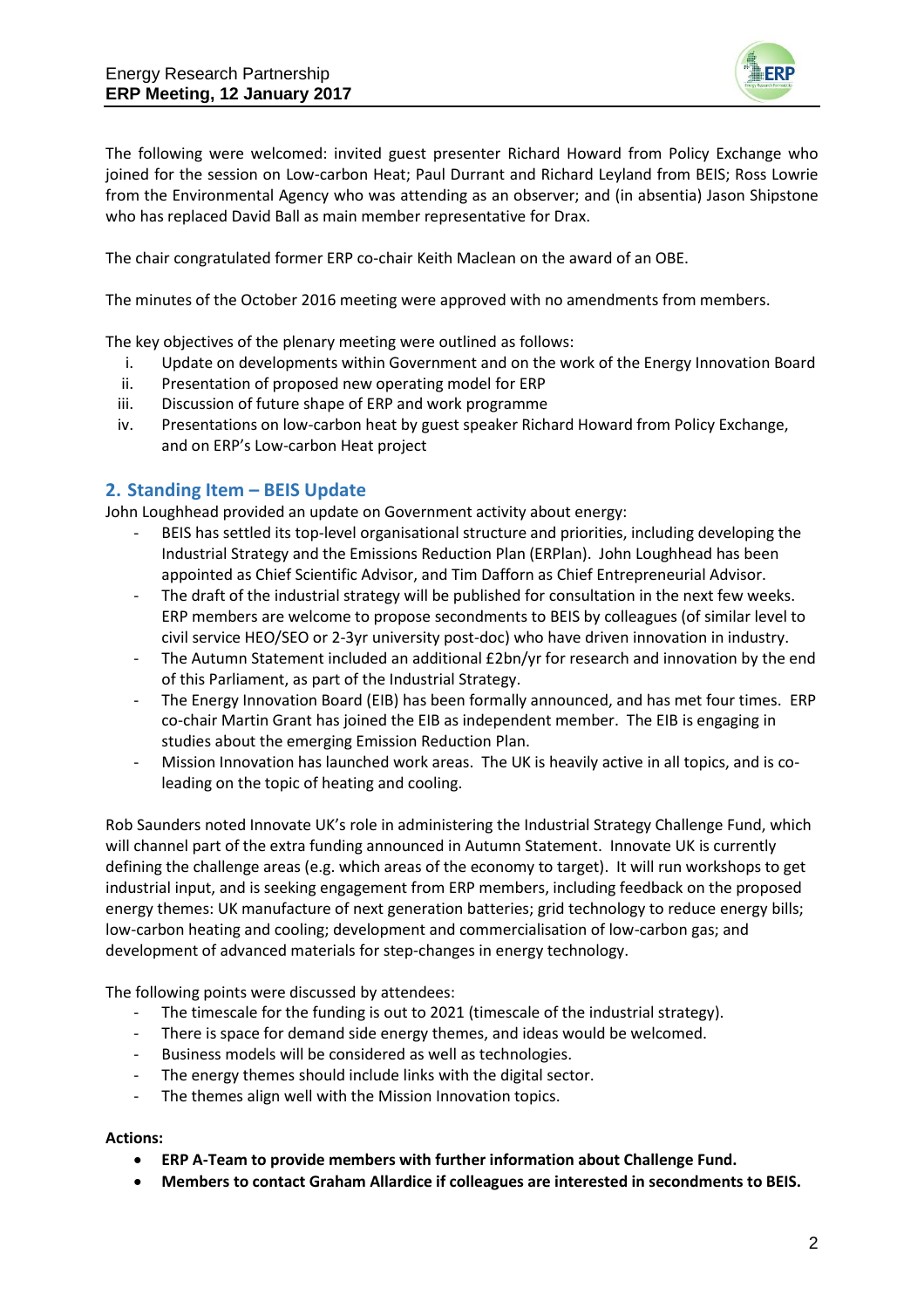

# **3. New Operating Principles for ERP future shape**

Samuel Stephens provided an overview of the ERP's proposed operating model for the new Consortium Agreement (CA) from July 2017 onwards. Changes were based partly upon feedback in a members' survey and a small workshop, in late 2016. He outlined key themes for the ERP, and four pillars that allow ERP to be successful: public-private partnership with a unique range of contributors; relevance, focusing on critical questions of the day; agility, to respond using flexible delivery model; and an active membership, that is engaged and is able to convene wider stakeholders. The main aim of the updated operating model is to seek more member engagement, e.g. working groups doing more with ERP analysts then steering groups currently. Some projects would be shorter than at present. The overall aim of the ERP should be to deliver impact after report publications. The next steps are to finalise operating model using members' comments, and incorporate it into new CA, then finalise the fee structure and sign new CA in Apr-Jun 2017. New ways of working will be phased in from January 2017, e.g. forming the new Executive Committee and using the new project identification process.

The following points were discussed by attendees:

- It is good to sharpen up the process, to be nimble and not tied to the quarterly plenary meetings, so that ERP is able to respond on short time-scales (e.g. to requests for information from BEIS). But it is important that ERP members are able to debate the work programme, have buy-in into the decision-making, and are able to give dissenting views about projects' conclusions. Longer-term projects would still need to be discussed at plenary meetings.
- ERP members are keen on the challenge role for the EIB, in which ERP would answer EIB questions (outputs pulled) in addition to the current model of promoting ERP projects (outputs pushed). There is no guarantee of funding from BEIS/EIB for this role, which could require about 10-15% of the ERP's workload (up to one member of staff on average).
- Communications must be a key part of the operating model and must be properly resourced, since follow-up is essential in order to have impact. ERP is taking action already to widen its stakeholder base and increase its impact, and ERP members can disseminate ERP findings to amplify their impact.
- The energy innovation landscape is very busy; ERP should consider the landscape and have a view about whether it could be improved. The EIB sees ERP as a sector representative body as opposed to an analysis provider. The ESC's capabilities are evolving during 2017: it will adopt the ETI's Strategic Analysis Function (SAF), and it will develop more formal relationships with actors in the sector.

#### **Action:**

 **ERP Secretariat to circulate a redrafted paper accounting for members' comments, including explaining different types of project and noting plenary as an integral part of the processes.**

# **4. ERP Future Work Programme**

Andy Boston presented the results of an on-line poll about opinion pieces about topics for potential ERP projects. The exercise was primarily to stimulate debate, and the results (*Autonomous Vehicles* and *Digitisation* were the most popular) do not have to set the ERP's work programme. An alternative route of finding new projects is by ERP members or other organisations asking for assistance; indeed, DfID wants industrial input for its Energy & Economic Growth (EEG) applied research programme. John Loughhead noted that DfID might be joining ERP.

The following points were discussed by attendees: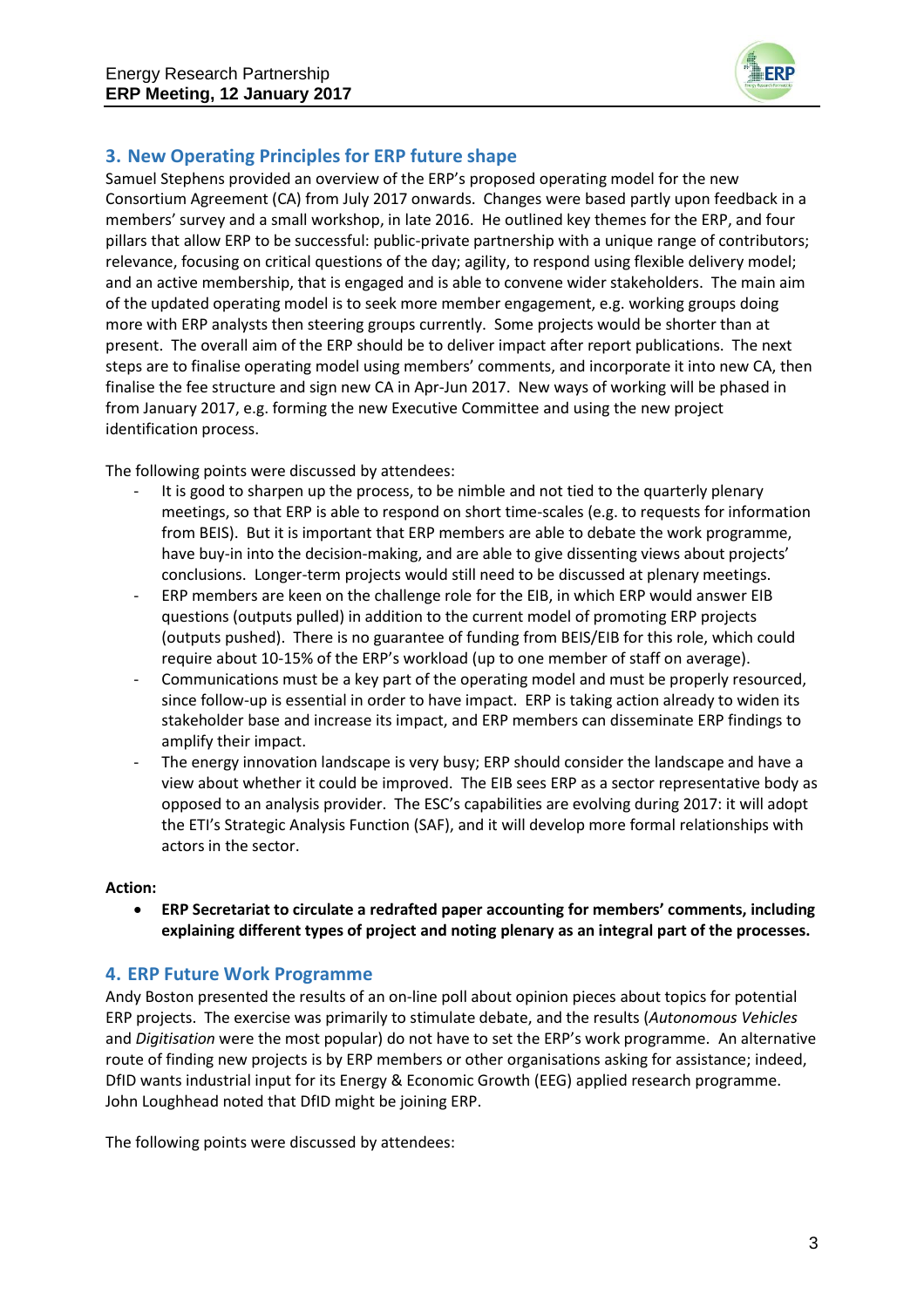

- Digitisation and emerging technologies are of interest, although the Automotive Council and the LowCVP are already doing lots of work on emerging trends, so ERP would need to go beyond that if we studied that topic.
- A greenhouse gas removal (GGR) project would need wider expertise beyond ERP.
- There was support for ERP industrial input for DfID's EEG programme, but that support needs to be from those with experience in development nations. If the work with DfID became a longer-term piece then it would be funded by DfID.
- Some of the topics could be traditional ERP projects, and others could be done differently e.g. get members together for a debate.
- All projects should be assessed in terms of scope (and hence cost and feasibility), and where ERP's approach would add value to the topic.
- An international focus is very important (especially given the links to the industrial strategy) to understand opportunities for UK businesses.
- There is a risk of just reviewing work by other groups, whereas the ERP's range of members means that it can do unique work.
- Project selection should start at the end and work backwards, by identifying the stakeholders that we're trying to influence. We must think more widely than engaging government and industry, to look at the great deal of public engagement that is required, and also to consider links between sectors e.g. energy & transport.
- ERP projects are more likely to have traction with Government if the projects are pulled (e.g. requested by EIB) than pushed (i.e. suggested by members). ERP will need to look for emerging trends to explore, in order to anticipate questions that might be asked, and then make itself ready to answer when they are asked.

#### **Actions:**

- **A-Team to consider the projects against the three criteria for selection: whether ERP has the ability to address the topic; other work being done on the topic; and what ERP would add.**
- **A-Team should continue with the DfID project.**

## **5. Low-Carbon Heat Project – Project Plan & Key Topics**

Carl Arntzen (Steering Group chair for ERP's Low-Carbon Heat project) provided an introduction to the topic. The Steering Group has a general consensus that there is no silver bullet for decarbonising heat but rather a range of solutions, each posing significant challenges. The ERP project aims to try to advance the debate by exploring governance issues for implementing each solution.

Richard Howard of Policy Exchange presented an overview of his report *Too Hot to Handle [see endnote i]* , about decarbonising domestic heating. It estimates that domestic heating GHG emissions are down by 25% from 1990 (20% if weather-corrected): the number of households has increased, but there have been reductions both in the amount of energy needed per home and in the carbon intensity of the energy (e.g. lower-carbon electricity and more biomass). It agrees with DECC's 2013 Heat Strategy about the use (but not the extent) of heat networks in dense urban areas and heat pumps for off-gasgrid customers, but disagrees regarding the potential extent of heat pump deployment. The report considers a range of heat decarbonisation options, provides an estimate of their decarbonisation potentials and costs/impacts, and makes recommendations for their use in the sector. The report concludes that a new heat strategy is needed, and highlights eight key topics that it would cover.

Richard Heap provided an overview of the ERP's *Low-Carbon Heat* project. The report is focussing on the governance of the transition from existing heating norms to future low-carbon heating. Key topics are: constraints on options that will likely prevent one single nationwide solution; the role of the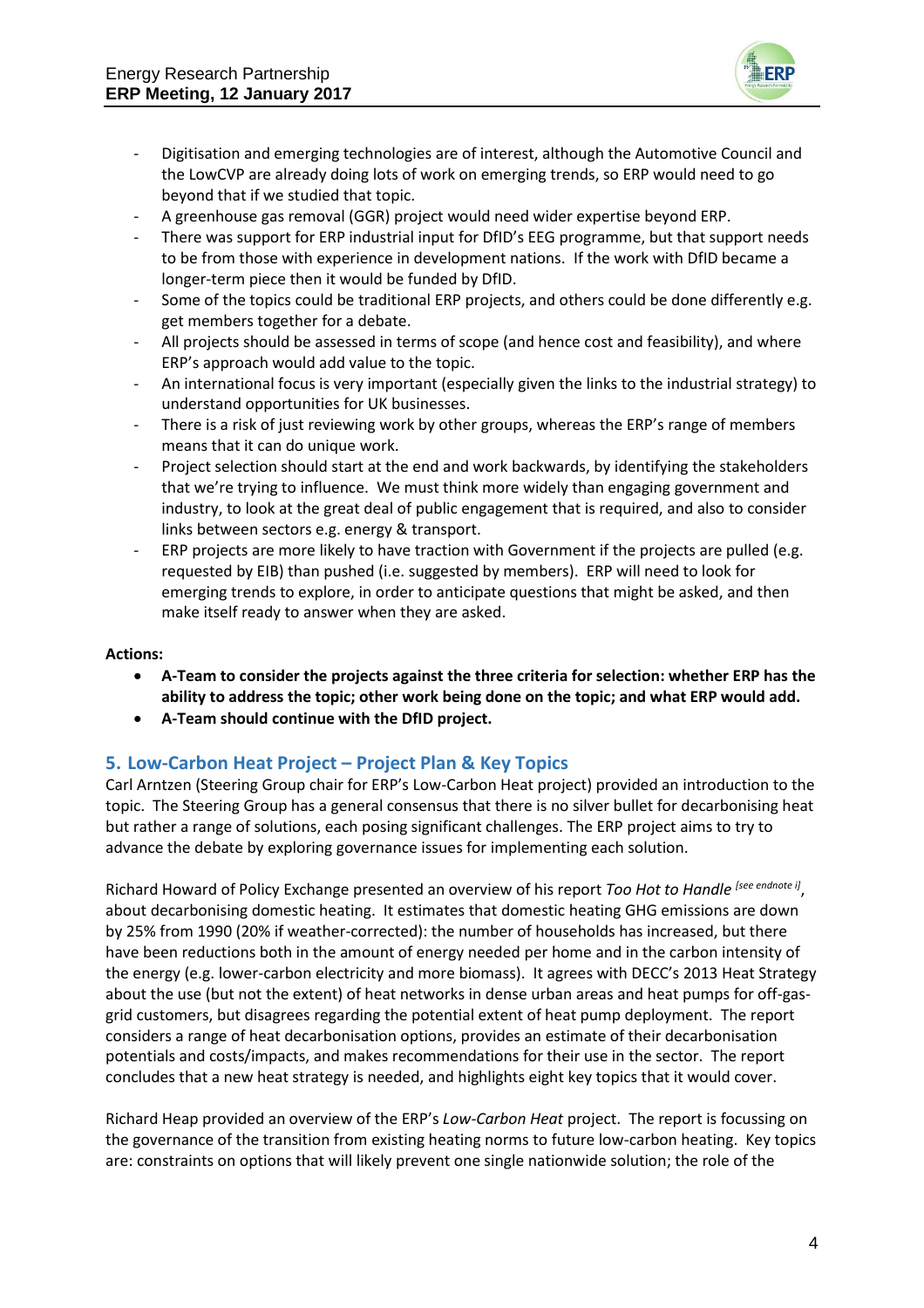

public in the transition; governance frameworks to coordinate decision making; and the timing of sequential steps (including decisions needed during this Parliament).

The following points were discussed by attendees:

### *Customers*

- Consumers and public are slightly different, overlapping groups.
- All options will have some disruption for customers, e.g. hydrogen in existing gas grids would require new boilers and appliances, and heat pumps would require further disruption.
- It is hard to see how to get customers excited about heat (as opposed to transport).

### *Preparations for transition:*

- There are uncertainties about how to govern trials of low-carbon heat.
- The UK needs to try small demonstration projects to learn lessons, but must also provide longterm certainty by committing to further (perhaps six) larger trials that would come afterwards.
- Correct incentive frameworks are essential to let the sector take opportunities, efficiently.
- We need to understand what powers local authorities would need for leading heat projects.

### *Systems considerations:*

- Decarbonising heat is generally viewed as harder than for electricity (for which energy sources can be added incrementally), although there are some similar tools e.g. storage (passive thermal storage in buildings, hot water tanks, etc.) and system flexibility.
- We must consider low-carbon heating in terms of resilience and diversity of energy systems, including where it is part of multi-vector systems.
- The ERP project should do a thought experiment with CCS removed from the options (i.e. the current situation).

## *Buildings:*

- It would be a huge missed opportunity if UK the failed to construct its new buildings to very high thermal standards: it is so much cheaper at the start to add high energy efficiency, heat storage materials and heat pumps. New-build energy efficiency is not fully within the power of the energy sector, and help will be needed from actors from outside of the energy and building technology sectors, e.g. lenders.
- It is better to view building fabric changes as home improvements and not energy efficiency.
- There is a mis-match between the control offered by digitised heating controls and the flexibility of older heating systems, which are likely to remain in place for many years.
- Cooling should be considered alongside heating; at present we buy fans for summer cooling. There are currently investments in joint heating and cooling projects.
- Smart meters can provide data for innovators (as discussed in ERP's report *Heating Buildings*).

#### *GHG emissions targets*

- The Policy Exchange report's published scenarios look at a GHG emissions cut by 2050 of 80% across the economy, so some sectors would need to do more than 80% (although industrial GHG emissions cuts are doing quite well, despite often being cited as hard-to-treat). We will need more than 80% cuts across economy after 2050, but then the costs rise exponentially for all sectors, and a 90% cut for heat requires totally different solutions to an 80% cut.
- The cost of electrifying heat is expected to be high, but perhaps more could be done to confirm this, e.g. the high cost of heat pumps confuses some observers given their apparently simple function (a reverse fridge).
- We need to take every opportunity to strip out GHG from the processes: e.g. to get to net zero GHG emissions would require not bio-SNG but rather converting it to  $H_2$  and burying the CO<sub>2</sub>.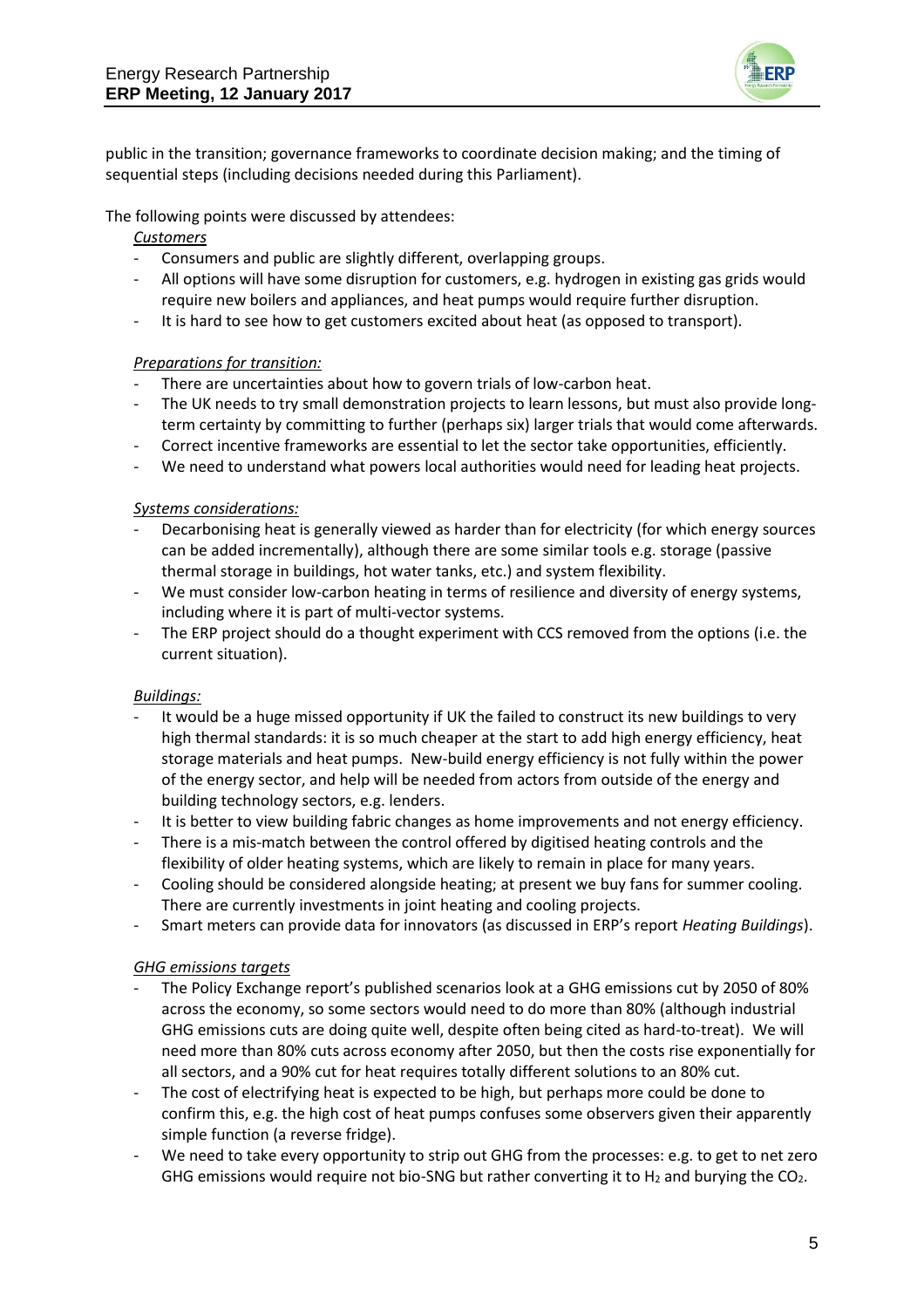

### *Action:*

 **ERP A-Team to take attendees comments into account, and ensure that ERP contribution is new and different to the myriad of other current projects about heat.**

## **6. AOB**

Martin Grant invited members to contribute to a fund for the David MacKay Research Fellowship.

John Loughhead noted that Andy Boston is standing down as head of the ERP Analysis Team, thanked him for doing a brilliant job, and proposed to give a proper farewell at the next Plenary meeting. The co-chairs propose to cover the role temporarily with a secondee from a member organisation from the end of March for a few months, and invited members to nominate candidates; thereafter the post would be advertised for a longer term role.

Details of the next plenary meeting were provided as: Wednesday 26th April, 9:45-16:00 to be held at The Royal Academy of Engineering, London. This meeting will be followed by a post-plenary session, details of which will be communicated closer to the date.

Members were invited to join wider ERP stakeholders for the post-plenary drinks reception and ensuing event addressing the topic ""How can the UK Energy Sector help deliver the government's industrial strategy to create new growth in home and international markets" with guest speakers Julia King, The Baroness Brown of Cambridge DBE; Tom Greatrex, Chief Executive, Nuclear Industry Association; and Nick Gardiner, Managing Director – Offshore Wind, Green Investment Bank.

The meeting was brought to a close.